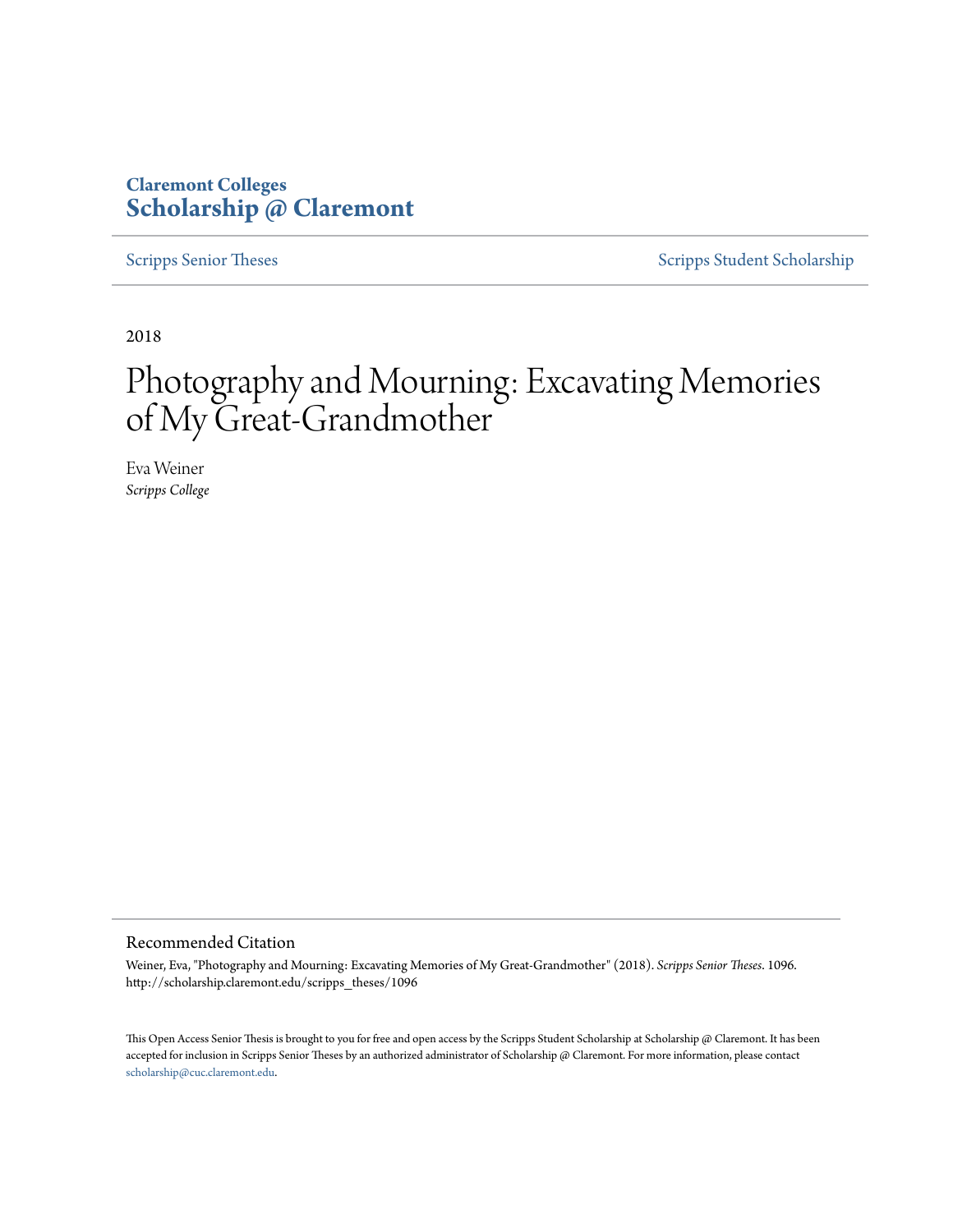### **PHOTOGRAPHY AND MOURNING: EXCAVATING MEMORIES OF MY GREAT-GRANDMOTHER**

by

## **EVA SIMONE WEINER**

## **SUBMITTED TO SCRIPPS COLLEGE IN PARTIAL FULFILLMENT OF THE DEGREE OF BACHELOR OF ARTS**

**PROFESSOR TRAN PROFESSOR TALMOR**

**DECEMBER 8, 2017**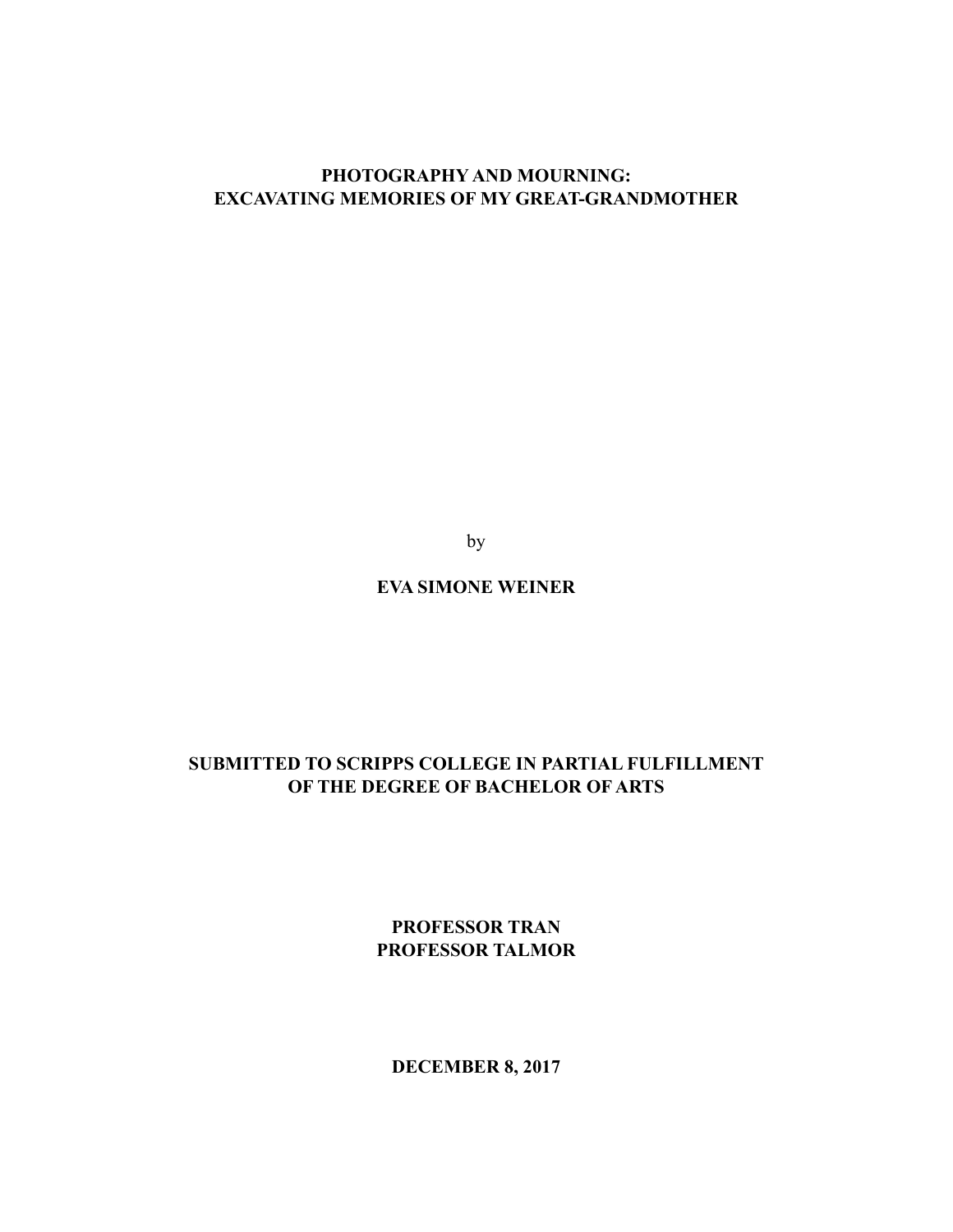*In dedication to my grandfather and his three brothers, who have instilled within me an interest to archive our family's history and a desire to hear people's stories. Now it's my turn to hear theirs.* 

A special thanks to Professor Tran, Professor Talmor and Professor Macko for their guidance and support throughout this process.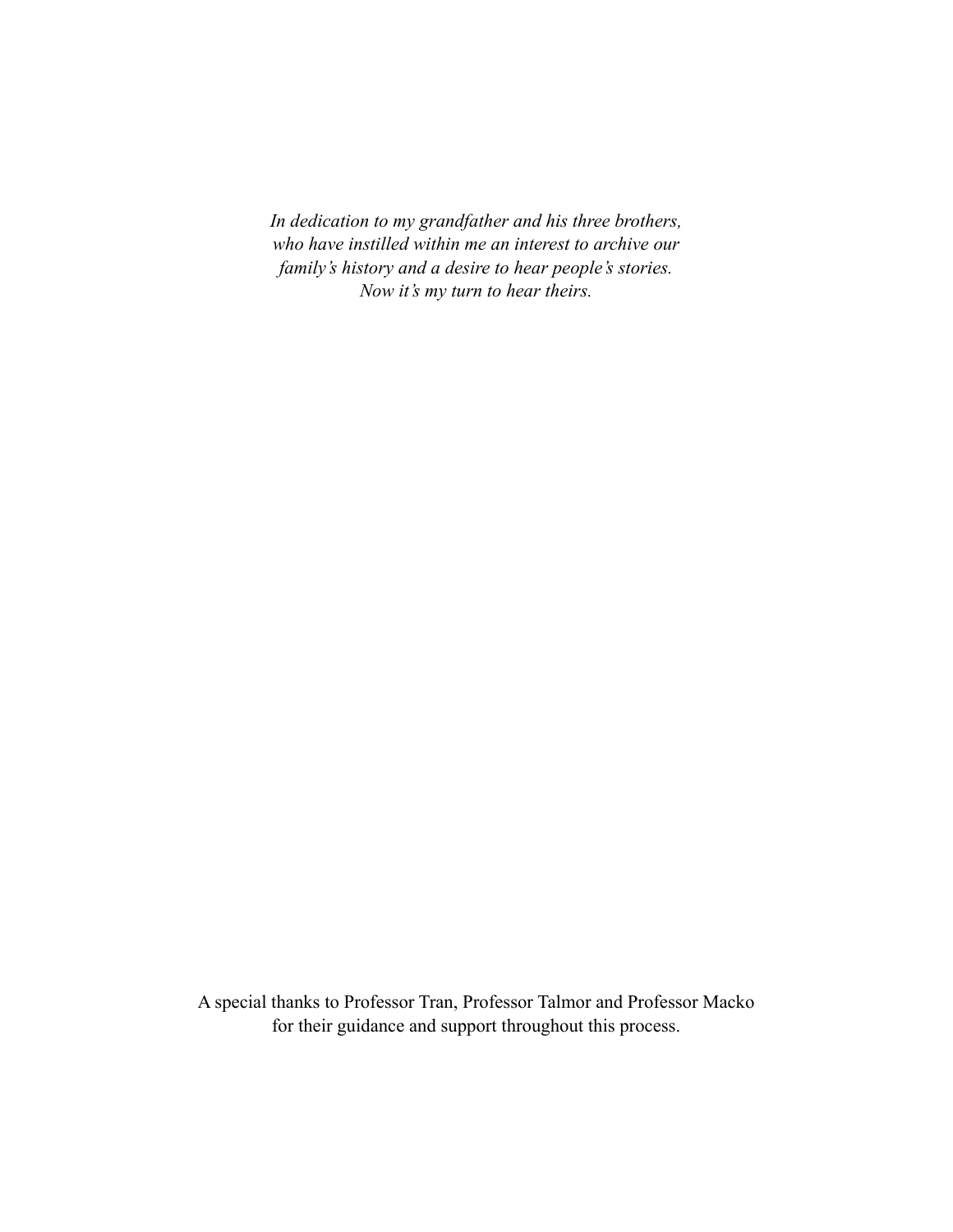## **Table of Contents:**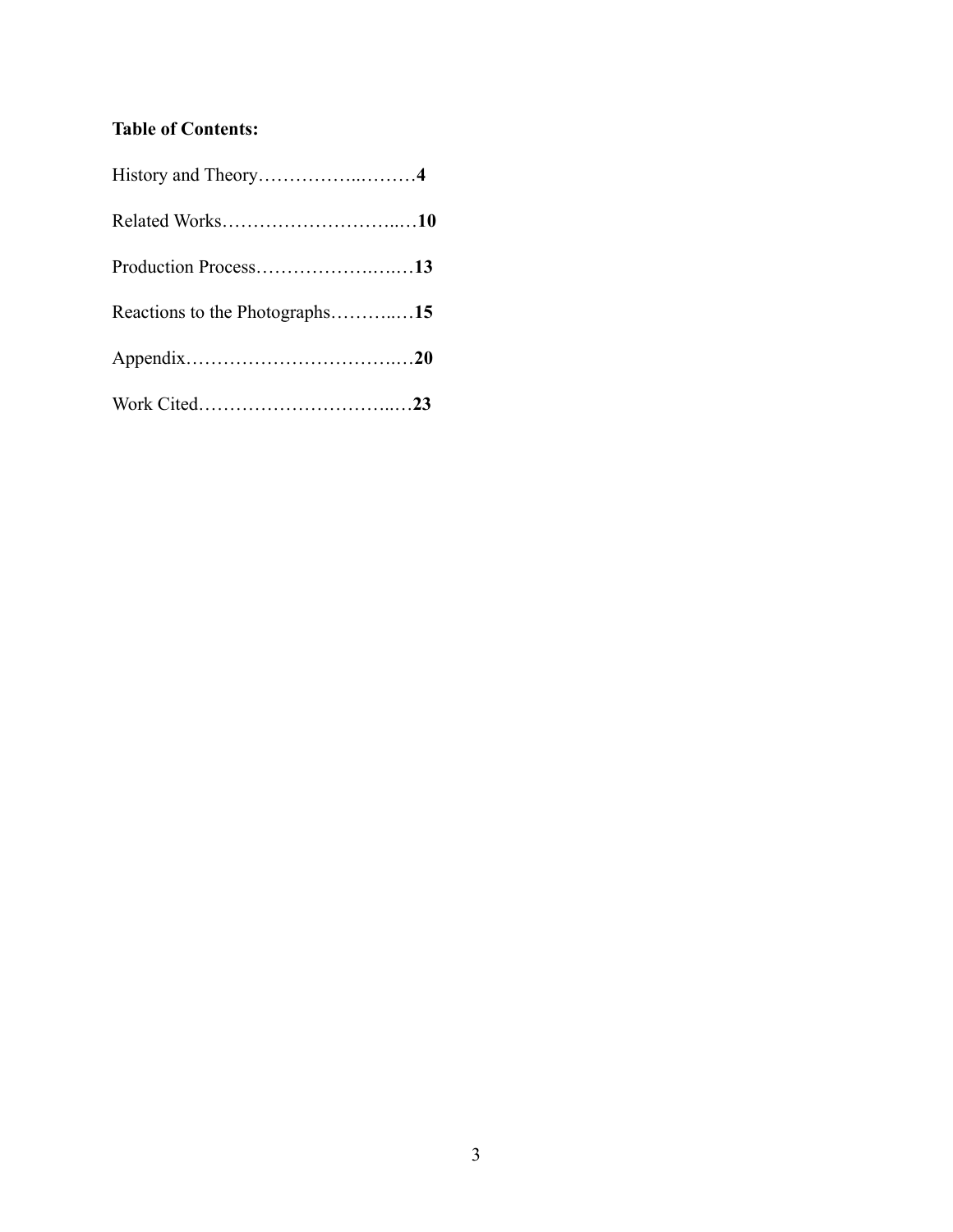#### **History and Theory:**

 Photography has been linked with death ever since its inception. Many media scholars have studied the relationship between death and photography, and many have disagreed on the effect that photographs have on the mourning process. Most of those who have studied this topic did so before the times of advanced photo editing tools that may be able to influence the way in which we can conceptualize the presence of a deceased person. For my project, I have therefore decided to extend the field of research to the modern day and contribute to it by using photo technology. I reflect on and complicate the question: how does photography affect the mourning process?

 In order to explore how modern technology can have an impact on the mourning process, I have created a production piece, titled "Excavating Memories of my Great-Grandmother." For the project, I Photoshopped pictures of my great-grandmother and namesake, Eva, into photographs that were taken of my grandfather and his brothers after she had passed away. I conducted interviews with Eva's sons and asked them about their mourning process and the effect that these manipulated images have on them. I have used theories about photography and mourning in order to inform my project and interview questions. It is crucial that I ground my research in history in order to discover what theories have preceded me and my contributions to the field. I argue that photo technology can be useful not only in helping the bereaved mourn a death, but can also help to elicit memories about and maintain a closer relationship with a loved one who has been lost.

 Scholars such as Roland Barthes and Susan Sontag argue that photographs have been inherently linked with mortality ever since the invention of the camera. They claim to see death in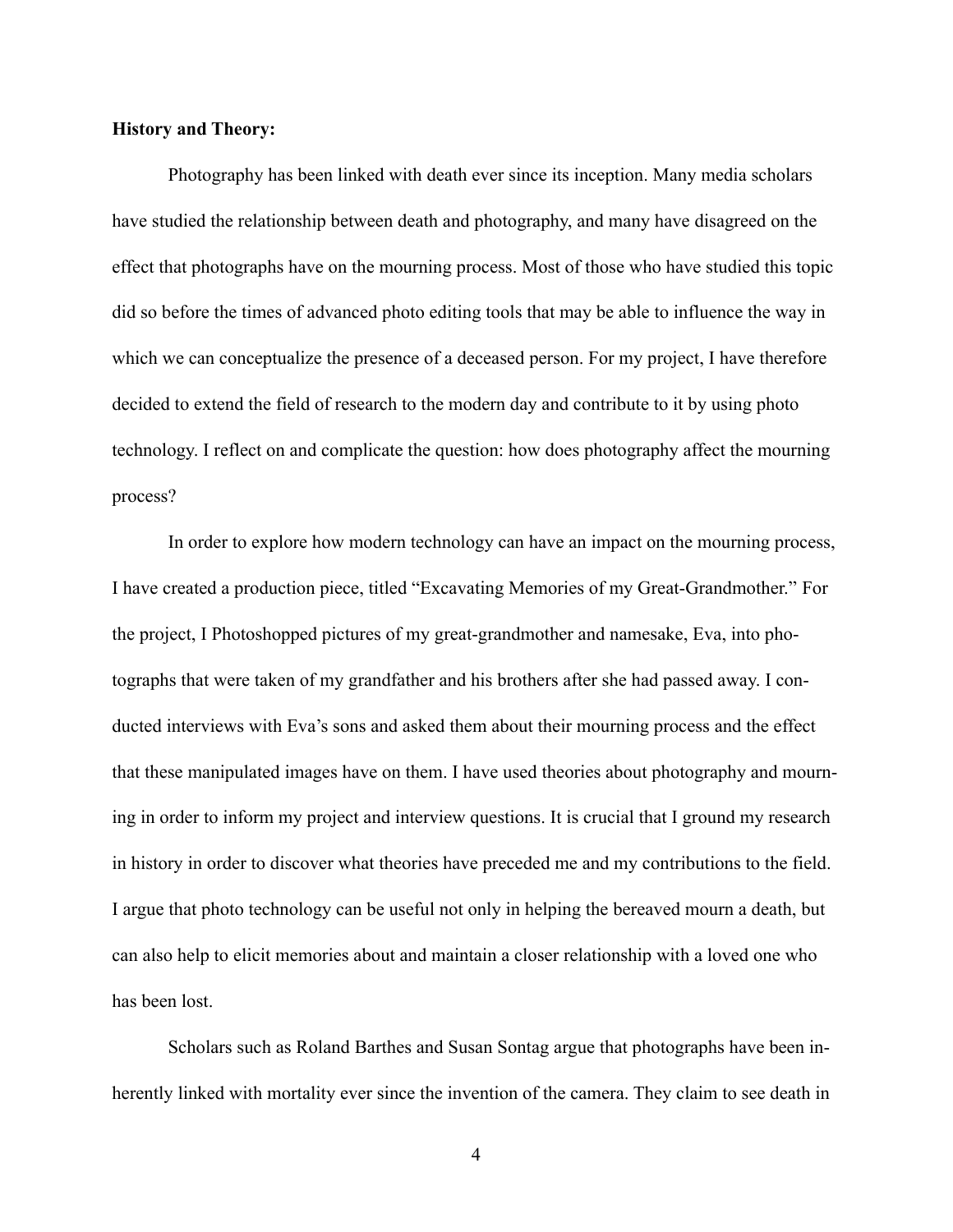every picture, as the act of photographing is an attempt to immortalize the subjects and ensure that they are never forgotten. According to Sontag, photographs are marked with melancholy because they will eventually be connected to a memory and an indication of one's absence. She claims that the "ability of a photograph to record the unrepeatable essence of the passed moment is what makes photography melancholic" (Aytemiz 93). In essence, in every photograph, the moment that has been captured, has also been lost.

 Some photographs are more blatantly linked with the dead than others. Post-mortem photography, the practice of photographing family members after they have died, is considered to be the first way to mourn through photography. This practice was very common in the Victorian Era and while it is no longer mainstream, it still occurs in some immigrant and ethnic working-class communities today (Hilliker 259). Researchers outline many reasons why family members took pictures of their deceased relatives. Hilliker notes that post-mortem photographs were popular in the 19th century because it was difficult for families to travel and communicate, and these photographs could be shown to relatives or friends at a later date. They played a role in maintaining family bonds over long distances. The photographs served as evidence that these relatives had existed and were also an attempt to keep their memory alive. Family members who took postmortem photographs treated them as mementos, and some psychologists believe that having this talisman assisted in the bereavement process.

 Another main reason why photographs were taken of the deceased was due to the lack of advanced technology at the time. Cameras sometimes took hours to produce one photograph, so it was much easier to capture a still corpse than a moving person. As technology improved and more photographs were taken of everyday life, this tradition of post-mortem photography van-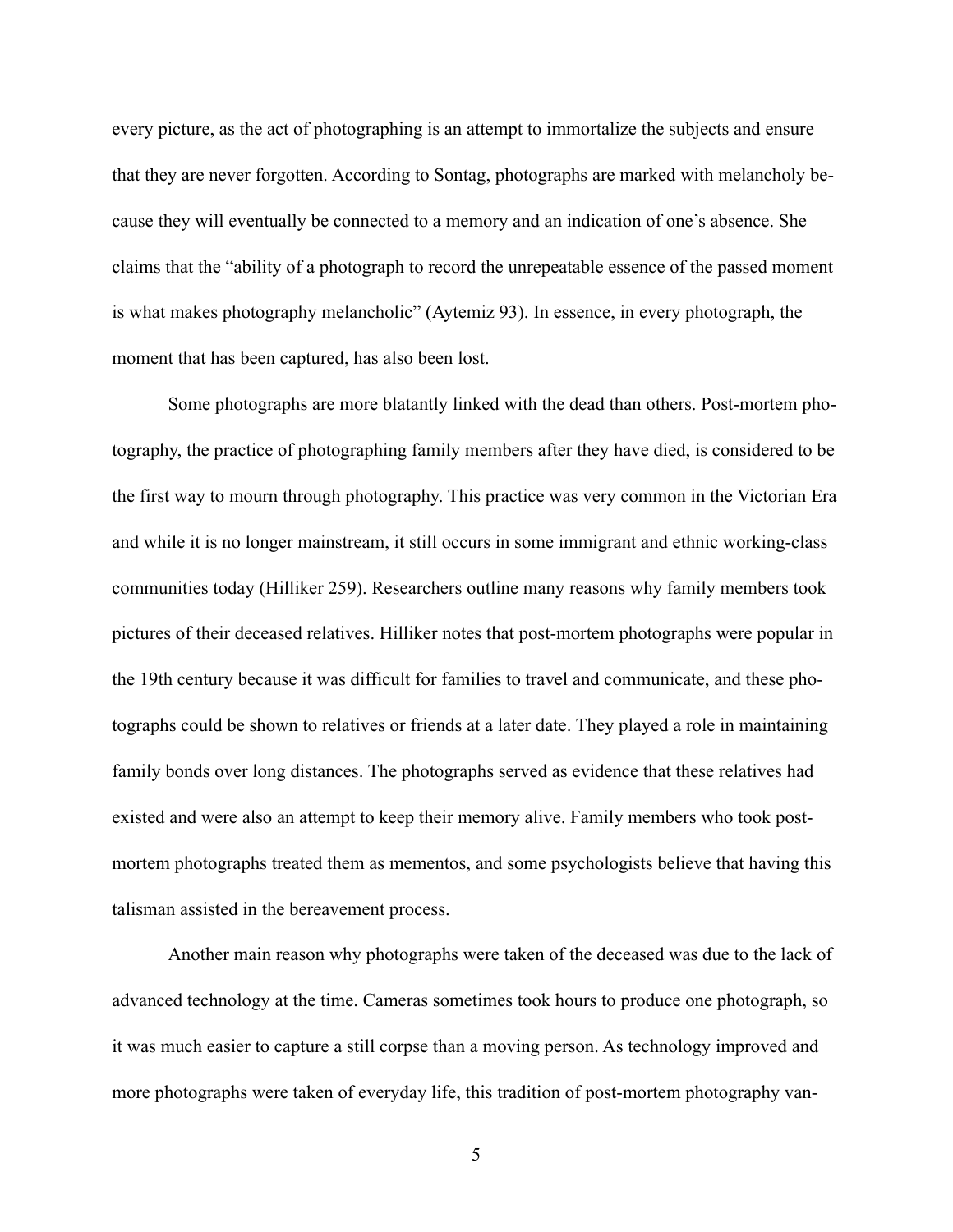ished from the mainstream. As Aymetiz claims, "following the integration of portable amateur cameras into the leisure activities of daily life around 1888, photographs were used as a device for remembering or as an aid to memory" (Aytemitz 96). In fact, the invention of the Kodak played a large role in domesticating the camera and using it to "preserve happy family memories" (96). George Eastman, the founder of Kodak, acknowledged the connection that could be made between photography and memories in public perception and therefore created slogans such as "save your happy memories with a Kodak," which helped to integrate the device into the family home (97). The common practice in the early 1900s then became capturing loved ones while alive, and using those pictures to mourn after they had passed away.

 There are contrasting views in the field of Media Studies about how photographs of a family member who had passed away affect the spectator. While some think that they are simply pieces of evidence and hinder the grieving process, others believe that they have the ability to conjure up memories from the past and help the bereaved to mourn a death.

 In his book, *Camera Lucida*, Barthes strays from his normal intellectual discussion on photography to write about it more emotionally, as it was written after the passing of his mother. He recounts his attempt to find the "air" of his late mother in photographs, but becomes frustrated when he isn't able to do so. He finally finds a photograph, titled *The Winter Garden Photograph*, in which he feels struck by her presence. He terms the striking sensation he feels when looking at this particular photograph of his mother as the *punctum* (Barthes 27). He explains that all photographs carry with them a *studium*, which shows the intention of the photographer and provides context for the image. On the other hand, the *punctum* is not commonly found within a photograph. Barthes explains that the *punctum* "rises from the scene, shoots out of it like an ar-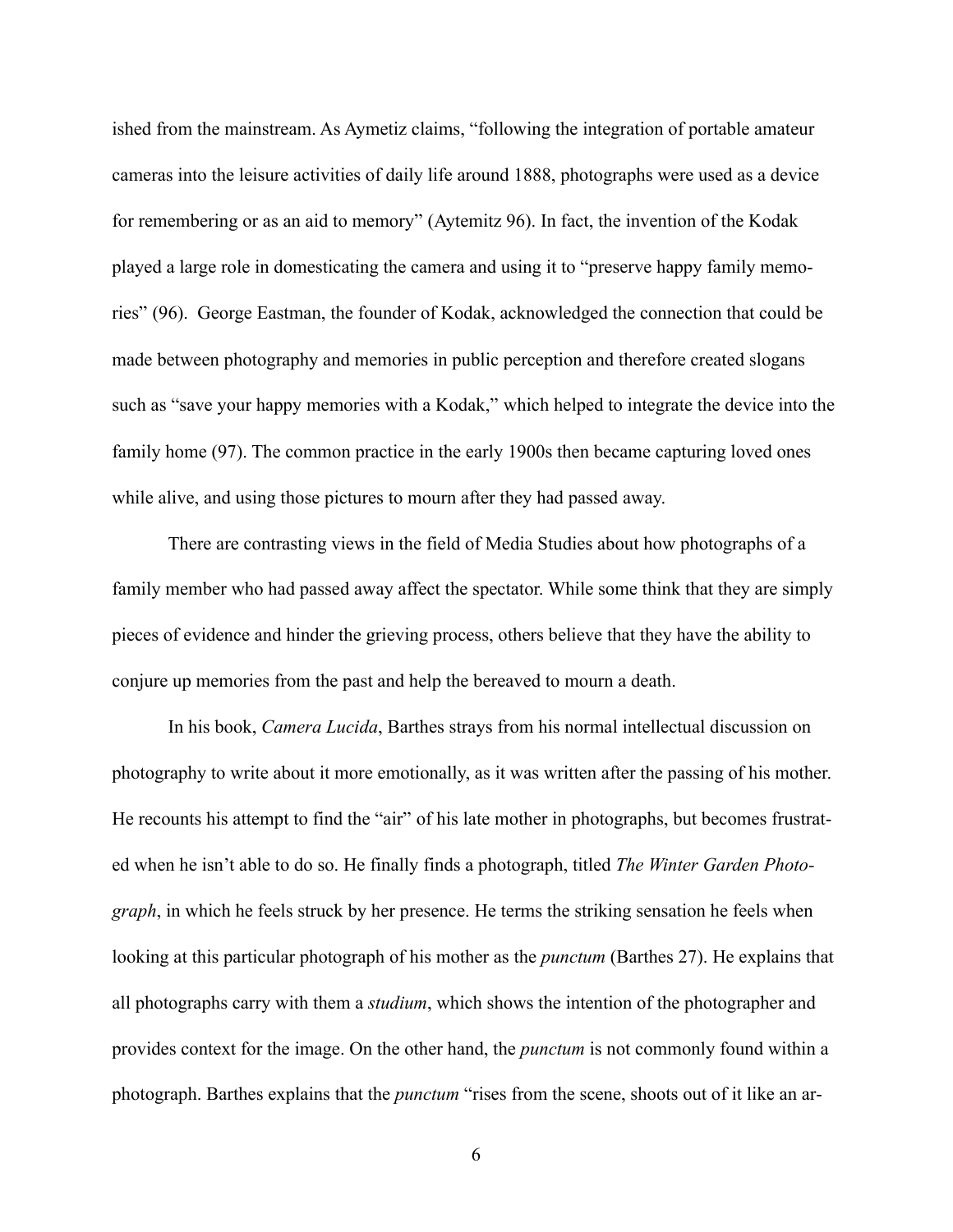row, and pierces me" (Barthes 26). The *punctum* is a highly specific detail that is decoded differently depending on the spectator and the personal background he or she brings to the image.

 Barthes talks about the paradox of presence/absence that occurs within photographs of those who are now absent. The photograph represents something that was, but is not anymore. He terms this a "that has been" quality that is contained within a photograph. His mother is absent in his life, yet present in the photograph. He expresses frustration that the photograph is a flat layer of material, frozen in time, and unable to bring her back even though she is displayed as being present right in front of him. It is revealed that for him, photographs are not helpful, but in fact harmful in the grieving process, as they make him miss his mother and remind him more of his mother's absence, than they do about how she used to be present.

 Barthes claims that for him, photographs do "not call up the past (nothing Proustian in a photograph)" (Barthes 82). He continues, "the effect it produces upon me is not to restore what has been abolished but to attest that what I see has indeed existed" (82). His theory suggests that photographs counter "real" memories because they can fill "the sight by force" (91). Photographs are violent, he says, because they can block memories and create counter-memories, as images are constructions of events and not representations of reality. In his book, he calls out Marcel Proust as someone with whom he does not agree. According to Proust, photographs are more than just pieces of evidence and can be used to conjure up involuntary memories about the deceased.

 Susan Sontag shares this similar perspective with Barthes, as she too criticizes Proust's theory. She states that, "Proust somewhat misconstrues what photographs are: not so much an instrument of memory as an invention of it or a replacement" (Sontag 164). She believes that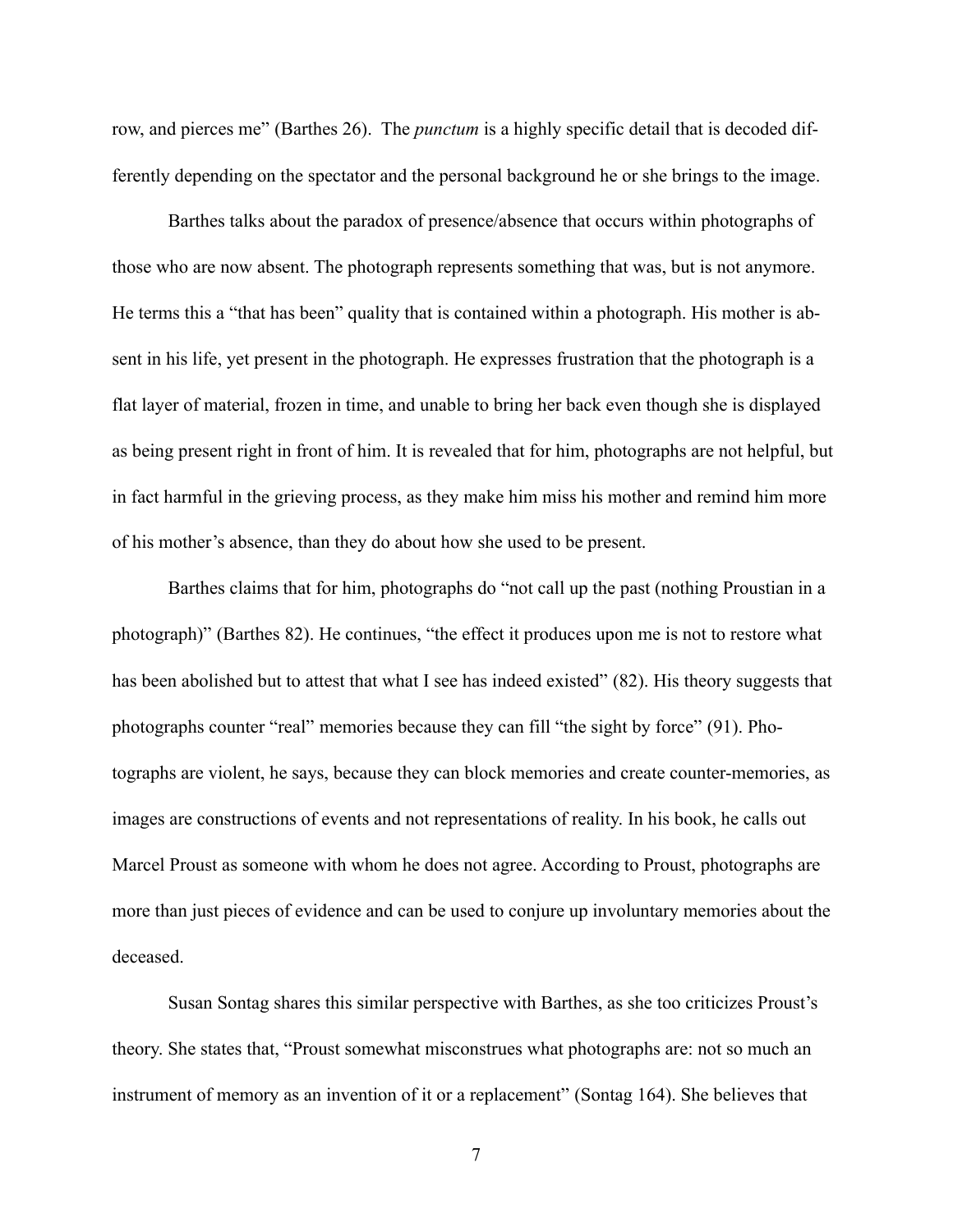photographs are not a realistic representation and can therefore be a threat to initial, authentic memories.

 Many share Proust's perspective regarding the ability of photographs to trigger memories, including Elizabeth Edwards. In her book, *Photographs as Objects of Memory*, she writes that photographs "are made to hold the fleeting, to still time, to create memory" (Edwards 222). In his dissertation on mourning and photography, Aytemiz elaborates on this argument by stating that photography has the ability to connect the mourner with the dead person by "assigning a presence to the deceased" (Aytemiz 118), which can be explained as maintaining a "post-mortal social identity" (Hallam et al. 16). Those who have died gain a metaphoric presence through photographs. While it is assumed that after death, the dead cannot exist and be social, photographs challenge this notion by allowing the bereaved to continue to extract memories and by serving as a catalyst to start a conversation about the deceased.

 Throughout the years, psychologists have entered the conversation about the role that photographs *should* play in grieving. In his famous essay titled "Mourning and Melancholia," Freud outlines the two different reactions one can have to a loss: mourning or melancholia. Freud states that mourning is a "regular reaction to the loss of a loved person" where nothing about the loss is unconscious (Freud 243). On the other hand, melancholia is an unhealthy reaction when the bereaved is unable to separate himself from an object of attachment and does not fully comprehend the loss. According to the Freudian mourning theory, recovery can only occur when a patient "emotionally detaches from the lost object and reattaches his/her free libido to a substitute object" (Aytemiz 89). Freud states that "when the work of mourning is completed the ego becomes free and uninhibited again" (Freud 249). According to this theory, photographs can be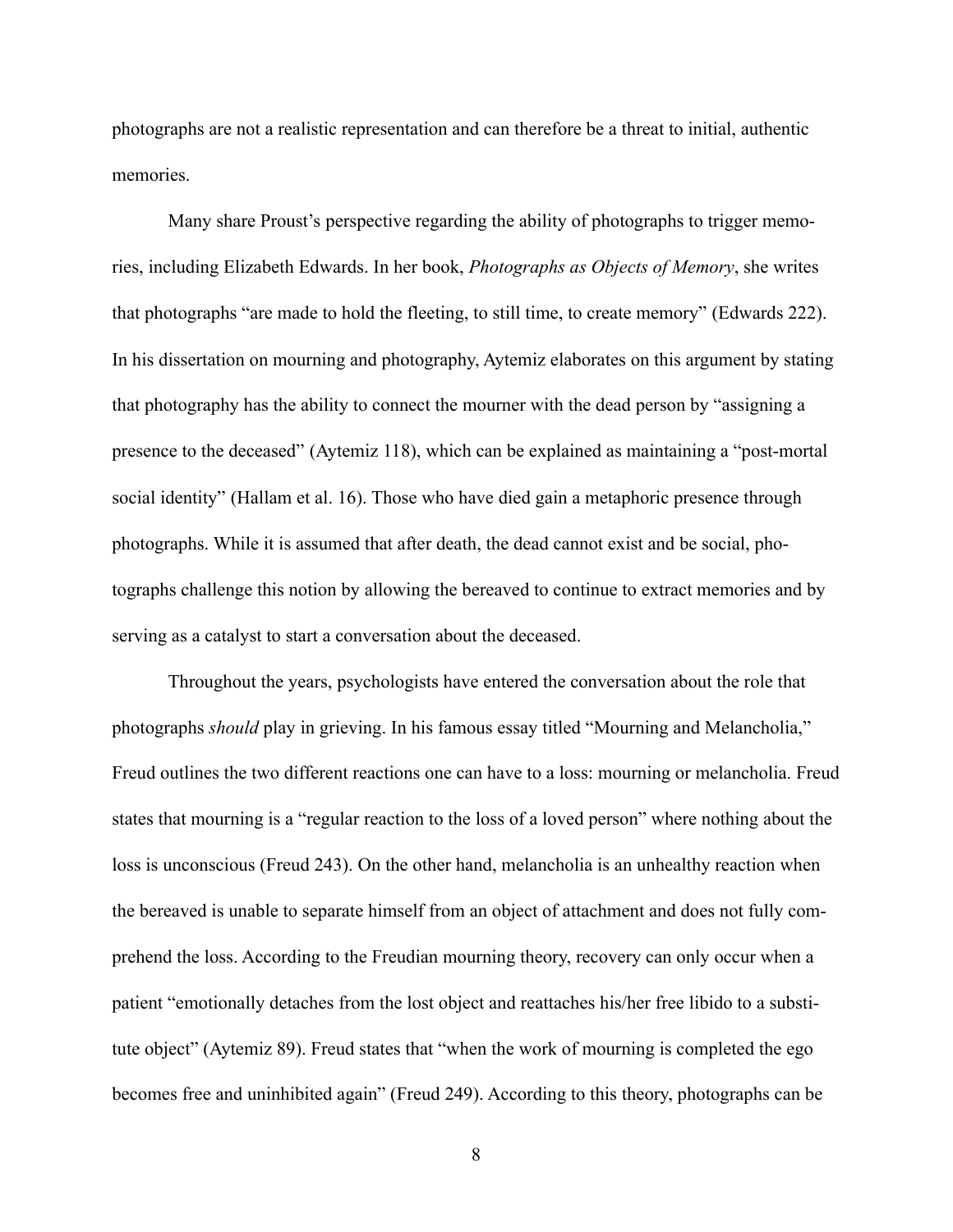used as a way to resist withdrawing from the object cathexis and can serve as a way to maintain a connection with the deceased that does not allow the bereaved to let go and complete the mourning process (Aytemiz 90).

 Lately, this traditional mourning theory has been challenged and replaced with a more contemporary one. More recent psychologists recommend incorporating the deceased into family members' lives and support the "continuing bonds" model. In their book *Continuing Bonds: New Understandings of Grief,* authors Klass, Silverman and Nickman question past models of grief that are linear and finite, stating that perhaps this is a misconception of how people actually grieve. They suggest a "continuing bonds model," in which the bereaved does not eventually forget about the deceased loved one and move on, but rather finds a way to redefine their relationship with him or her (Klass et. al). They argue that this is a healthy relationship, and one that can be maintained by using photographs.

 There have been many psychological studies conducted regarding the use of photographs in the mourning process. Schwalbe, Cloitre and Pearlman, authors of *Grief in Childhood: Fundamentals of Treatment in Clinical Practice,* state that the work they have done and the work of others show that bereaved children and adults benefit greatly from painting a connection to the deceased "and integrating their memories of their loved ones into their current lives" (Pearlman et al. 183). They state that it is important, especially for children, to be able to elicit positive memories of the deceased. This can be accomplished by using photographs to recall past events or feelings about their loved one.

 In order to contribute to and explore the idea that photographs can be used as tools in the mourning process, I decided to create a collection of photographs of my great-grandmother by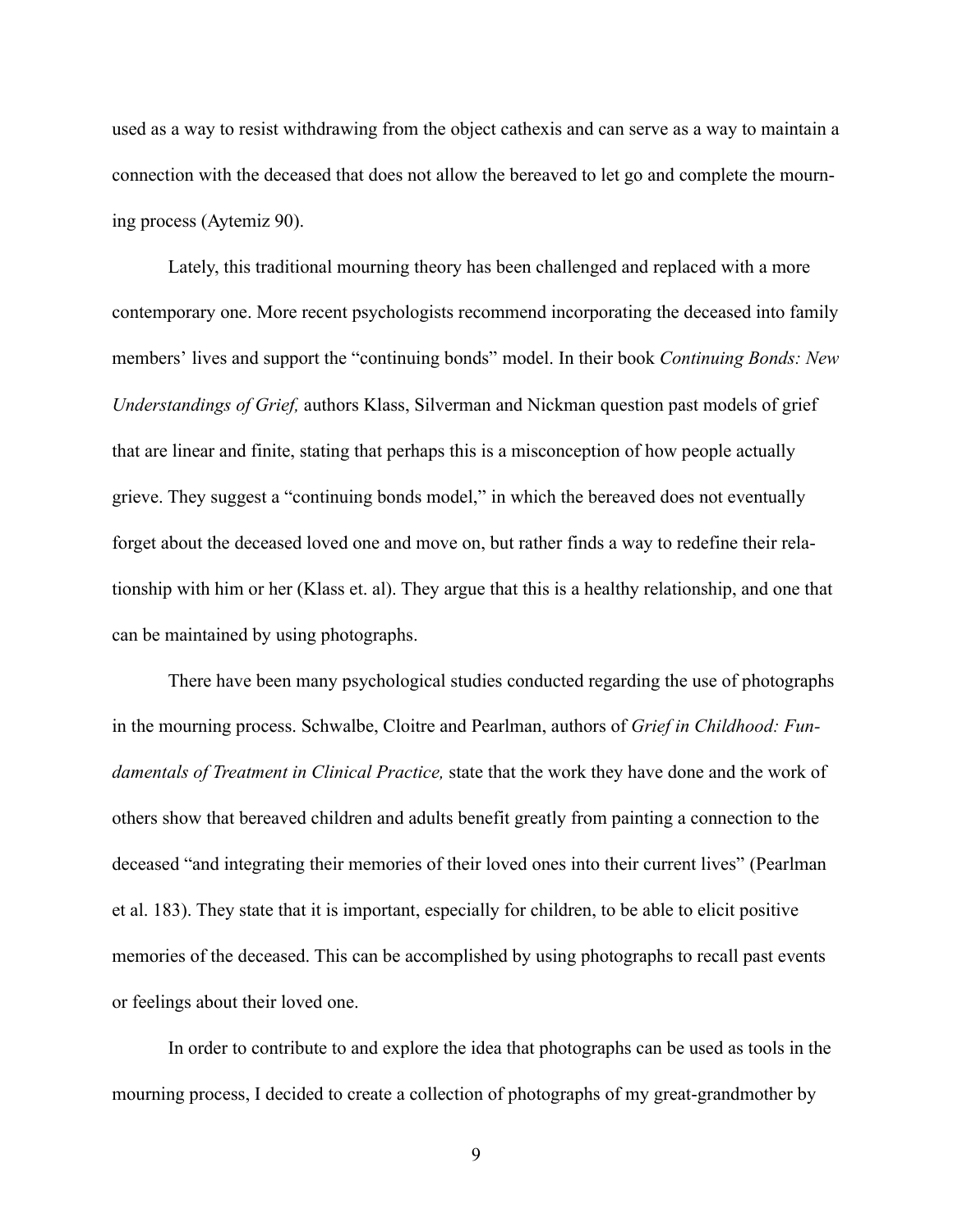using technology to place her in photographs of her family that were taken after she had passed away. William Mitchell views the invention of this digital imaging technology as important as the birth of the photograph in 1839 (Mitchell). It creates an era in which "you can no longer trust your eyes," but also provides many opportunities to take advantage of this technology and use it for one's benefit (Lister 1). Photoshopping images of Eva removes her from her linearity and places her in instances where she did not exist. In essence, this is not so different from the original practice of post-mortem photography popular in the late 1800s. Similar to post-mortem photographs, these manipulated images stem from a "related desire to hold on to the memory of the lost love one in a particular way" (Aytemiz 197).

#### **Related Works:**

As I began my research on death photography and mourning, I found a couple of artists who had created exhibits on this topic. Although neither artist I came across used the photo-technology that I did to manipulate photographs, they nonetheless inspired me and my work by showing me how important it is to consider the *way* in which death is displayed. Reading about how conscious they were about each aspect of their work helped me to understand how my art could impact individual visitors, and Eva's sons more specifically, which impelled me to be very intentional about each piece of my production.

 One exhibit that was similar to my project was titled *Memory and Mourning*. It was displayed in the Strong Museum in Rochester, New York in 1993, however traveled to other cities after its initial installation. The gallery was created by curator Debbie Smith and historian, Scott Eberle, who wrote an article, titled "Memory and Mourning: An Exhibit History," which discuss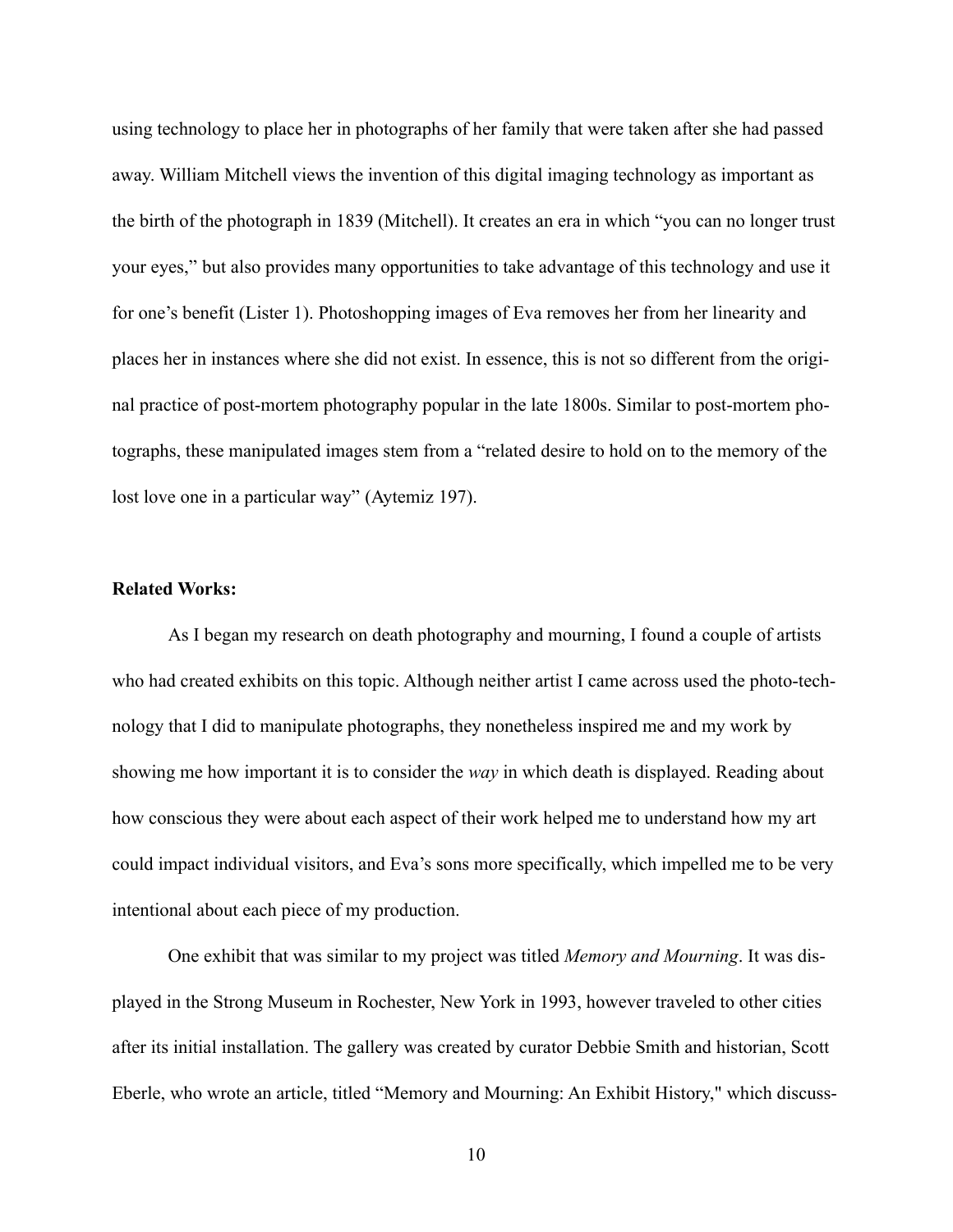es the exhibit's intentions, historical context and responses. It was an exhibit about death, commemoration and bereavement. The curator acquired the Johnson Collection and displayed postmortem photographs, wreaths and trinkets made from the hair of the deceased, family *mementi mori*, and other souvenirs (Eberle 536).

 The idea of the museum was to "explore [these objects'] effectiveness as therapeutic agents" (Eberle 539). The curator and historian acknowledged that death had become a shameful thing to talk about since the rise of medical advancements in the 1920s. They stated that this set the tone for how they developed the exhibit. Eberle and Smith disagree, however, on the effects of souvenirs and photography. While Eberle suspected that "formalized and protracted bereavement practices actually prolonged grief," Smith believed that these objects would be able to restore and maintain connections with the dead and that "they held the key to recovering a spiritual sense lost in the present" (Eberle 539). These exemplify the two sides of the debate that has been going on among psychologists for many years. Their exhibit, similar to my project, emphasized the idea that "people are mortal. Death is natural. Grief is inevitable. Mourning is healthy" (541). Both my work and theirs provide the viewers an opportunity to discuss a rather taboo topic: death and grieving.

 The intention of the exhibit, they stated, was more in terms of "social effect rather than scholarly attainment" (547). The exhibit, which showed how "forebears regarded their grief, and how they publicly played it out, provides an occasion to acknowledge and appraise our own grieving" (540). The process of looking at post-mortem photographs and memorabilia that have the essence of death allows the visitors, not the curators, to make it personally meaningful and complete the exhibit on their own (547). Eberle also spoke to the importance of providing warn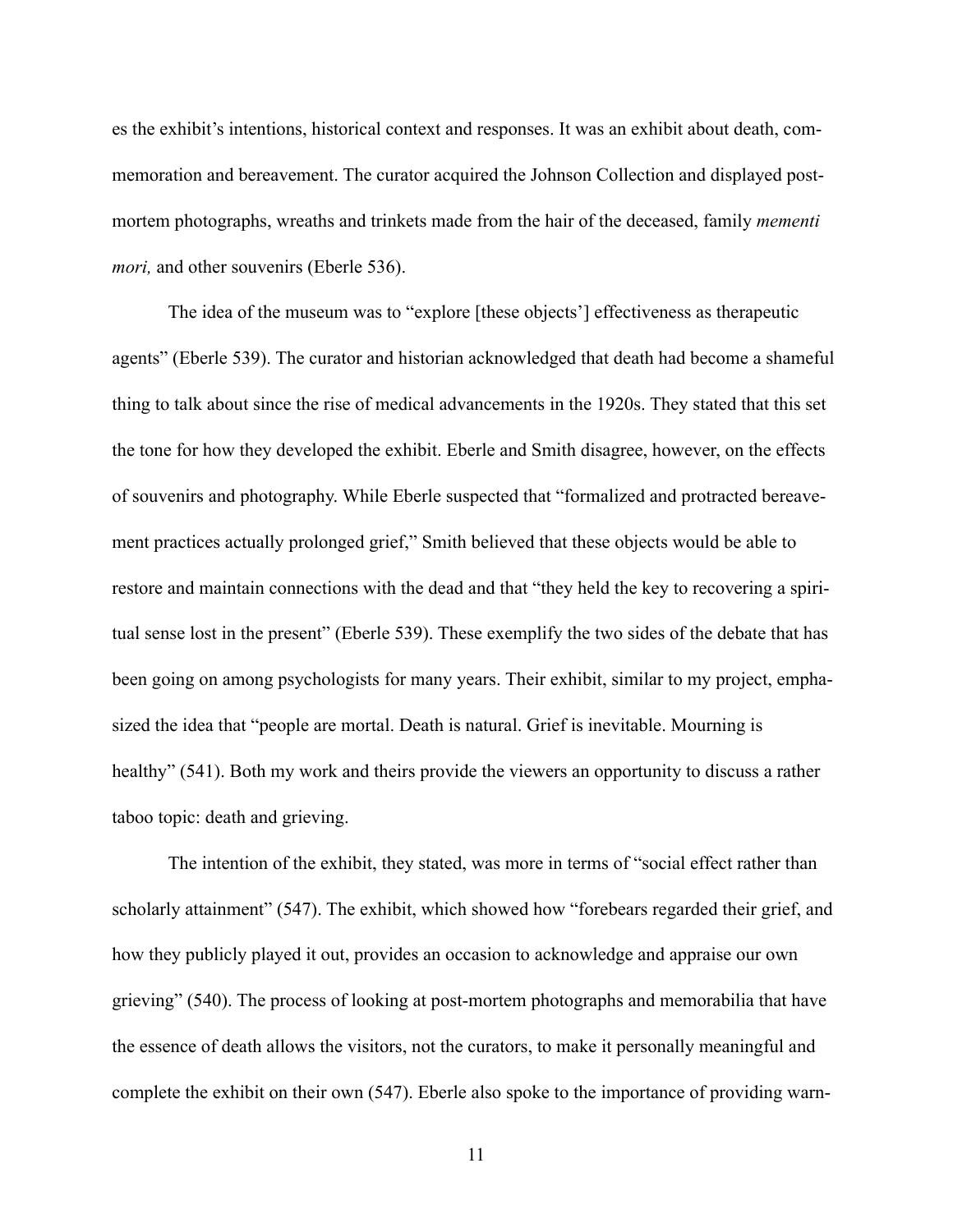ing labels for visitors before they enter the gallery, as the content may remind visitors of their experience with death and grief and may be unsettling to some individuals. This made me think about how I was going to introduce my project to my grandfather and his brothers, and made me aware that I needed to prepare them for what they were about to see.

 Reading about this exhibit taught me that the way that I explain my project and intentions to my grandfather and his brothers before showing them the manipulated photographs is very important as this process might be emotionally jarring for them, bringing back the pain they felt when their mother died. It also made me realize that I am not the one who is finishing this project. It is the visitors and Eva's sons who bring their own personal histories with death and grief to the gallery and interpret it in their own way. I have only laid out the groundwork for these psychological processes to be carried out. Each visitor, I suspect, will be impacted by this in a different way.

 Another exhibit that inspired me was titled *Rachel, Monique,* which was created by artist Sophie Calle in 2014. This exhibit was displayed in a neo-gothic chapel in New York City. French artist Sophie Calle created this installation to reflect on the death of her mother, Monique Sindler. She projected a video of her mother in her deathbed on the wall of the church and hung an enlarged black and white photo of her in her coffin. There were also photographs of the cemetery sculpture throughout the room and another large photograph of Ms. Sindler's tombstone. Audio of someone reading Ms. Sindler's diary was played out loud in the church while visitors perused the objects and photographs, being transported to a more eery and nostalgic time in history.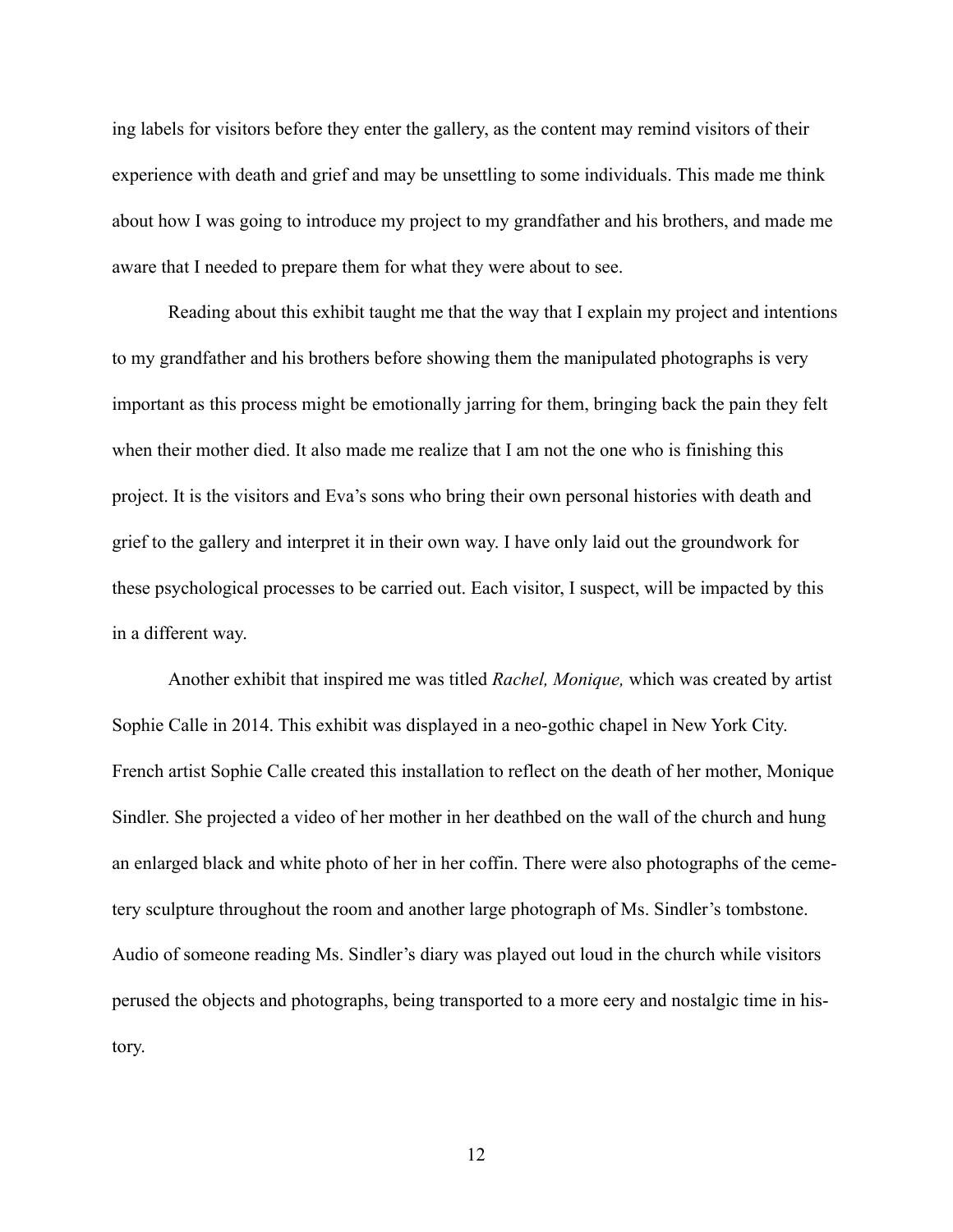This exhibit informed my project in a more concrete way by inspiring the mood that I am trying to create with my photographs. The eery nature of the church, nostalgic sounds and framing of the photographs seemed to have a great effect on how the installation was perceived by the viewers. Calle evoked a sense of nostalgia in her gallery, which I also plan to do in mine. I am going to frame my photographs in antique frames and preserve the black and white nature of the photographs in order to make the visitors feel as if they are being transported back into the time in which Eva was alive. The audio of the brothers will be played aloud in the gallery, creating an immersive experience like Calle created with her mother.

#### **Production Process:**

 The first step of my project was to create the Photoshopped pictures of my great-grandmother by placing her into pictures of her family that were taken after she had passed away. This is also where I ran into my first obstacle. I contacted my three great-uncles and my grandfather and asked that they gather all of the photographs they had of their mother. Although they are very invested in archives and family photography, they surprisingly had very few photos of Eva. This is probably due to the fact that cameras were not as advanced and commonplace when Eva was alive and photos weren't taken as frequently, but the lack of variety made it challenging for me to fit her into photographs of them after she had passed away. It was difficult to find pictures where her body could appear as a seamless addition since I only had a few body positions to choose from. While her sons knew that my project focused on memories of their mother, they were not aware of my plan to Photoshop her into pictures of them. I withheld this information until right before I revealed the photographs to them because I wanted to capture their real emotions, and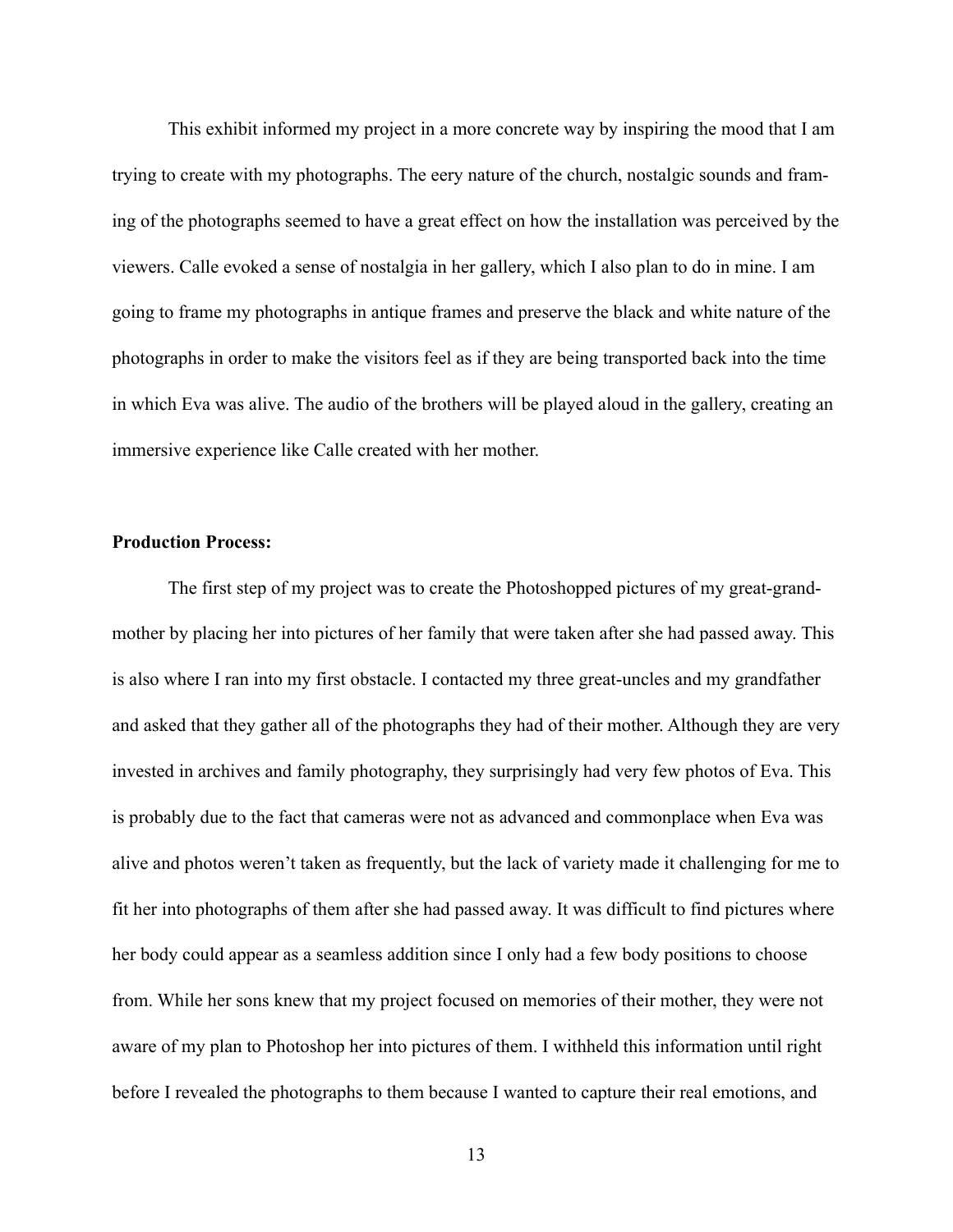did not want them to have time to think about how they would be affected by this manipulation months before the interviews.

 After gathering the photographs, I sorted them and decided to Photoshop three pictures due to the paucity of picture I had of Eva. My next step was to interview the brothers. For the first half of the interview, I asked them more general questions about their mother and how her passing affected their lives. About halfway through the interview, I explained that I had Photoshopped her into pictures of them because I wanted to find out how looking at pictures of her with them would affect their connection to her and memories of her. I prefaced this section this way so that they knew the intentions behind my project and understood that I was not trying to manipulate their emotions. I recorded these interviews on video and audio and later combined the audio into a ten-minute long compilation of memories that is going to be played aloud in the galley while visitors are looking at the Photoshopped pictures hung on the wall.

 Initially, I intended to play audio of them speaking about their mother and reacting to the photographs and I only recorded the videos for my own personal keeping. I did not want the visual of the video to distract the visitors from looking at the pictures, the most central piece of my gallery exhibit. However, after reviewing the interviews, I found that the effect of watching the video of the reactions did not have nearly the same effect as listening to their reactions. Watching their expressions and picking up on the moments of silence were too powerful not to show. The expressive gestures in the video would be lost if I only played the audio. I therefore decided to display their reactions to seeing the photographs on an iPad placed on a ledge below the photographs that visitors can individually plug into.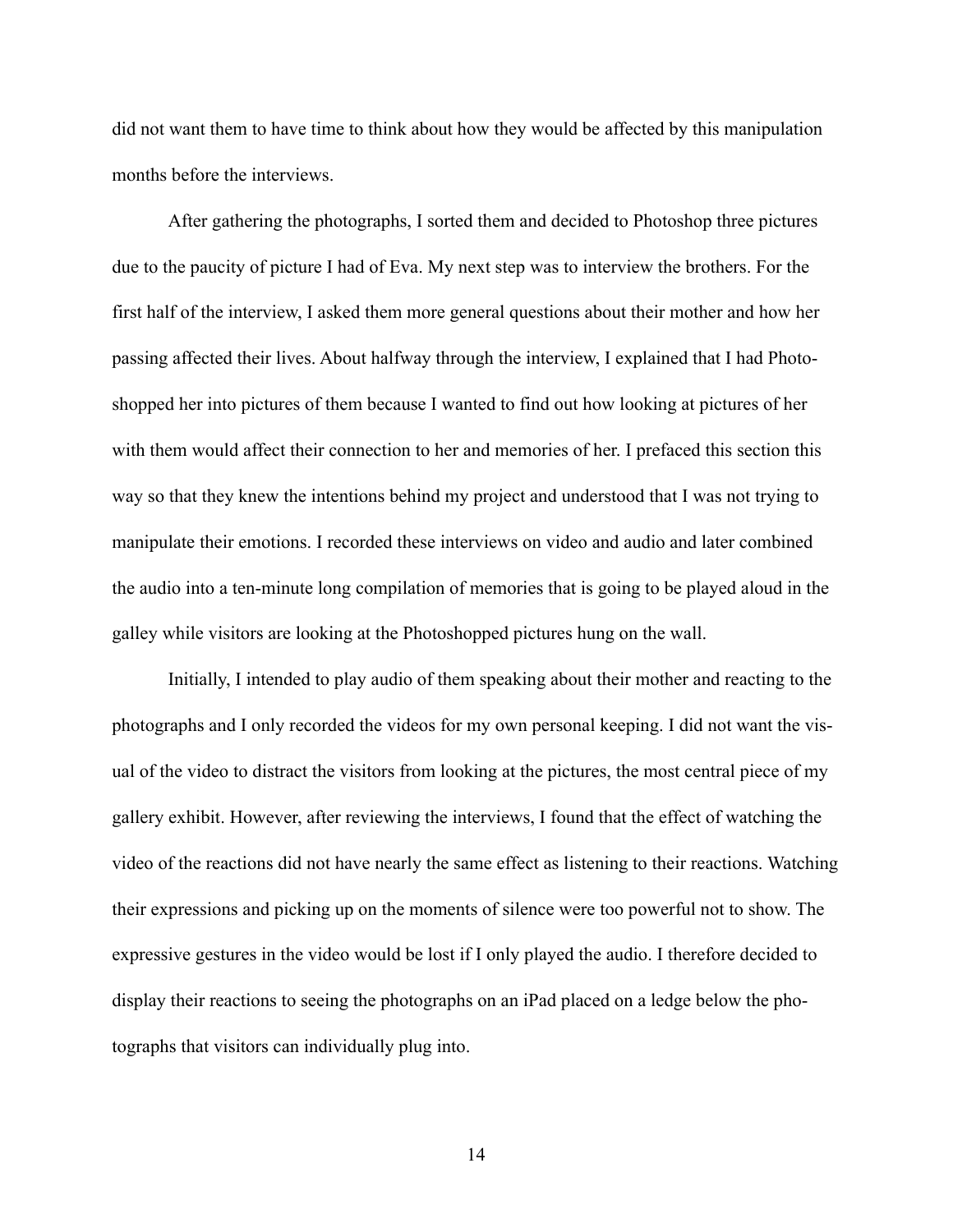The feedback I received from my peers and professors during my work in progress presentation helped me to make a few final decisions about the display of my photographs. They made it clear that it was important for me to show the difference between the original photograph and the manipulated photograph, since visitors do not know who Eva was and would not be able to clearly identify the added body. In order to display both, I decided to print the Photoshopped pictures on transparent, loose paper and place them over the original, untouched images. That way, people could lift the image up and look at the original underneath to see where Eva had been added. As I mentioned in the "Related Works" section, I decided to frame these photographs in antique-looking frames in order to reflect the time period of the early 1900s and evoke the nostalgia that my grandfather and his brothers felt while recounting their memories of their mother.

#### **Reactions to the Photographs:**

My initial concern about this project was that the photographs wouldn't have a significant impact on the brothers. I feared that they would simply view them as "fake" images that they could not relate to, however, this could not have been farther from the truth. Upon handing them the photographs, all of the brothers were speechless, trying to make sense of seeing themselves with their mother later in their lives. Although they all knew that these were not true depictions of reality, seeing her in the context of their family later in life affected them deeply.

 I found that the impact was different based on how old the sons had been when Eva died. In general, it seemed that for the younger brothers, the photographs made them think more about her absence and how this affected them, whereas the older bothers used the photographs as a way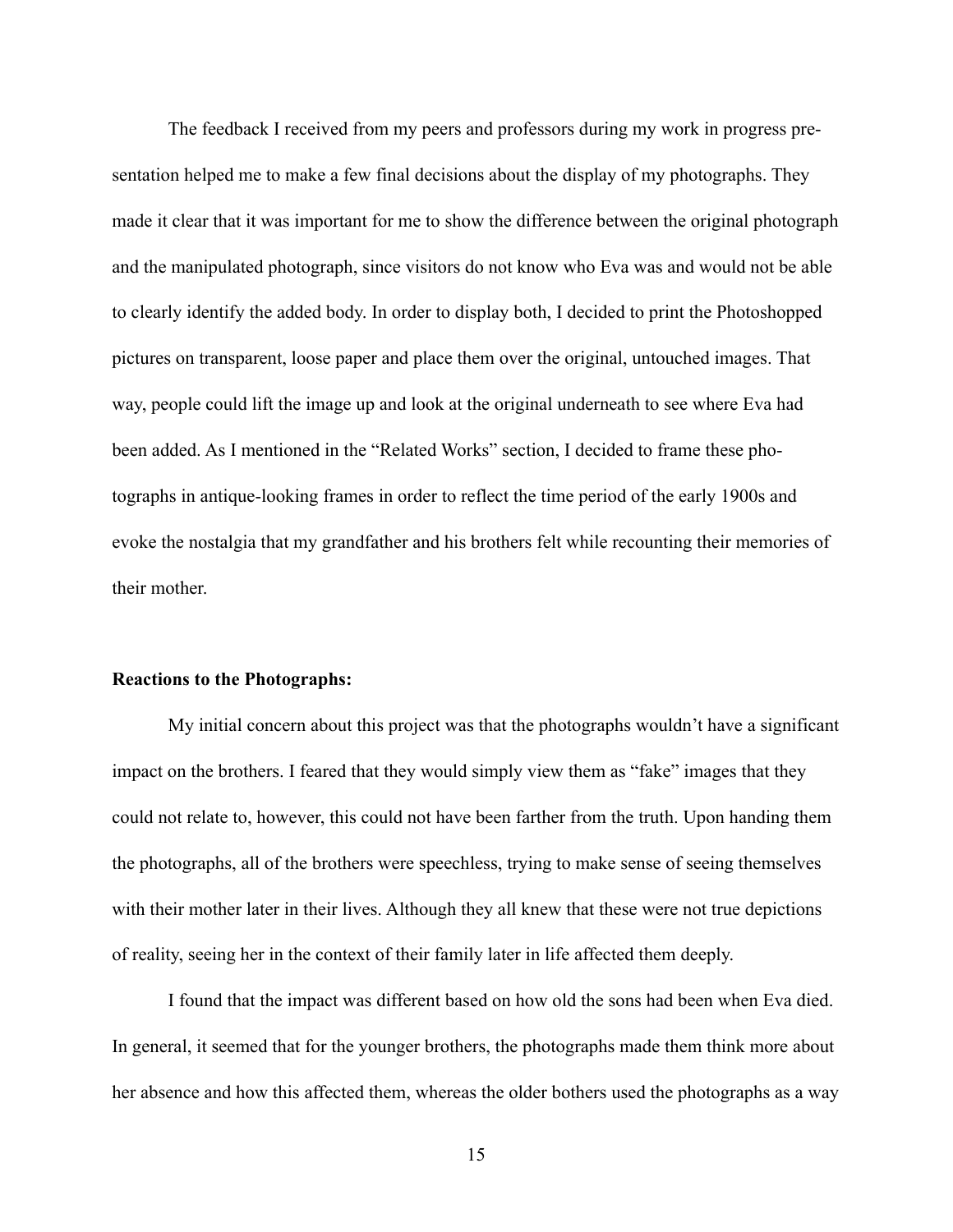to imagine the possibility of her presence. The first part of the interview was shorter for the younger two brothers, Sam and Esser, as they were not able to tell me as much about their mother. They were too young to remember and didn't have many stories about her. However, looking at the photographs helped them to recall other details about her, more specifically about her smile, personality and relationships with others. Sam, who was only six years old when Eva passed away, stated that he felt a big emptiness when looking at the photographs because he knows that people talk very highly of his mother, but he didn't have many clear memories of her. These photographs, he stated, "left a big void in [him]." While they instilled in him a feeling of emptiness, they also gave him the opportunity to come to terms with his mother's death and talk about how her absence affected him, something that he had never done before. Even though Esser, the second youngest brother, had difficulty conjuring up memories of his mother, his responses to the photographs did not lack emotion. He stated that these photographs "bring her back to life." They did not override his current memories as Sontag and Barthes might suggest, but instead helped to elicit memories that had escaped him. While the photographs were able to conjure up memories and prompt healthy conversations about their mother, they focused more on the effect of her absence than their two older brothers did.

 The Photoshopped pictures had a very long-lasting and deep impact on the oldest brother, Harry. He stated that this was an "unbelievable sequence of putting her in there when she was not here." He thinks of his mother every day and always imagines how things would have been if she had been present in her sons' and grandchildren's lives. He is able to do so because he was 14 when she died and has much more vivid memories of her. Placing Eva right next to his late wife and children in the larger family photograph allowed him to imagine how they all would have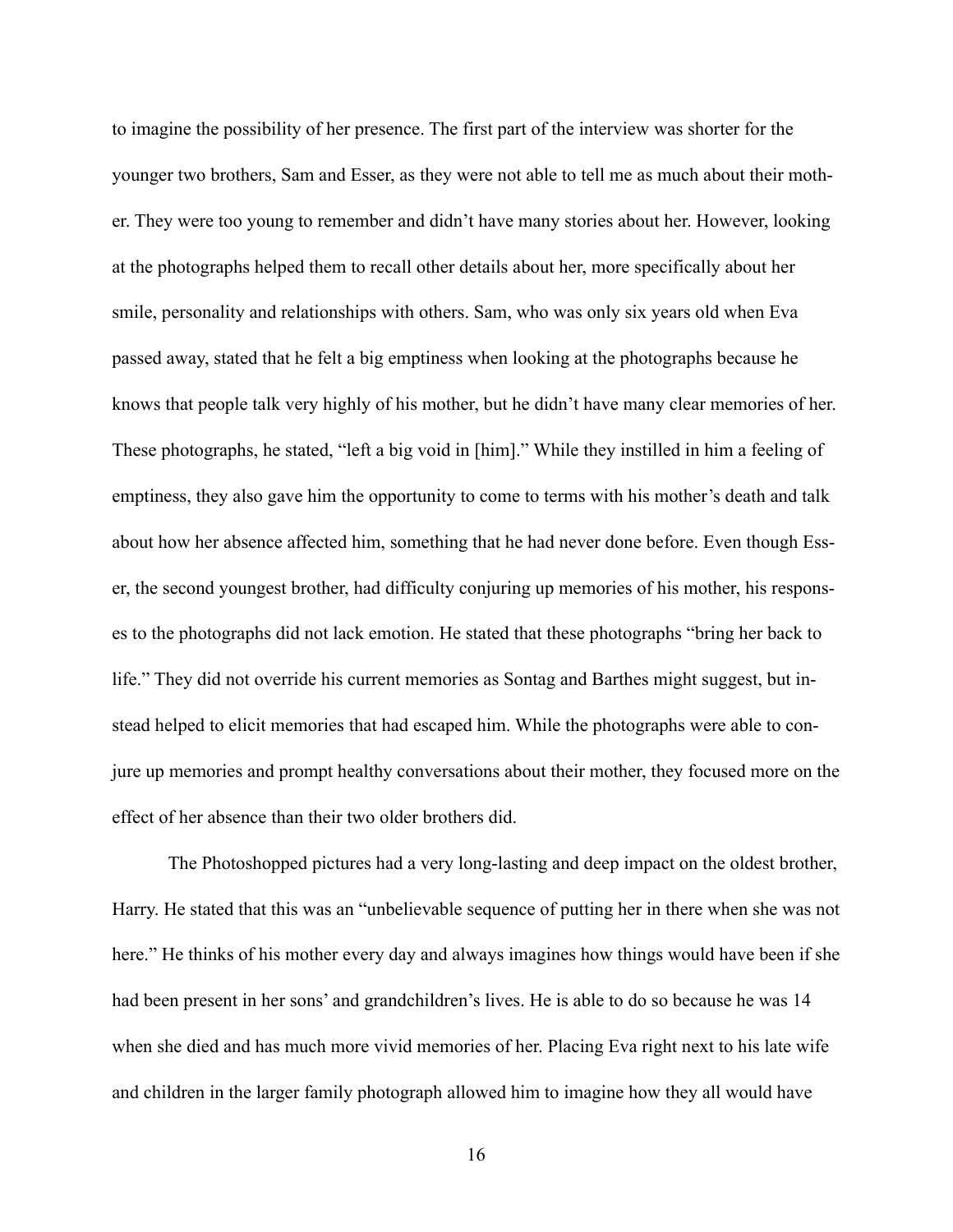interacted with one another<sup>1</sup>. He stated that "seeing how she might have been had she lived, all of the things I used to imagine of her. Seeing her own real grandchildren. It brings it all together." These photographs offered him a tangible way to envision her with the rest of his family, something that he has tried to imagine on his own every day of his life. He focused on her presence and looked at these pictures with great joy, claiming that they helped him to feel even closer to her. After the interview, he stated, "this is going to affect my thinking of my mother, which I do all the time, the rest of my life."

 My grandfather was the last of the four brothers that I interviewed, and I could tell right away that he had been thinking about what my questions might be prior to the interview. He provided long answers, and sometimes strayed from the question by discussing his family history and memories from his childhood. I picked up on his desire to document his family's life and the nostalgia he had for his past. Upon showing him the photographs, he began to list everyone in the picture and describe the setting and event. After I explained to him that I was interested in looking at the *effect* that these images had on him, as opposed to who was in them, he grew silent. He could barely speak without getting choked up and at one point, mentioned that he couldn't put into words how they made him feel. Similar to his brother Harry, the photographs made him think about how proud his mother would have been. He found most value in the family photograph because it allowed him to picture Eva with his wife and children<sup>2</sup>. This was the most emotional I had ever seen my grandfather, and I wanted to ensure that this experience did

 $<sup>1</sup>$  See appendix b) for photograph.</sup>

 $2$  See appendix b) for photograph.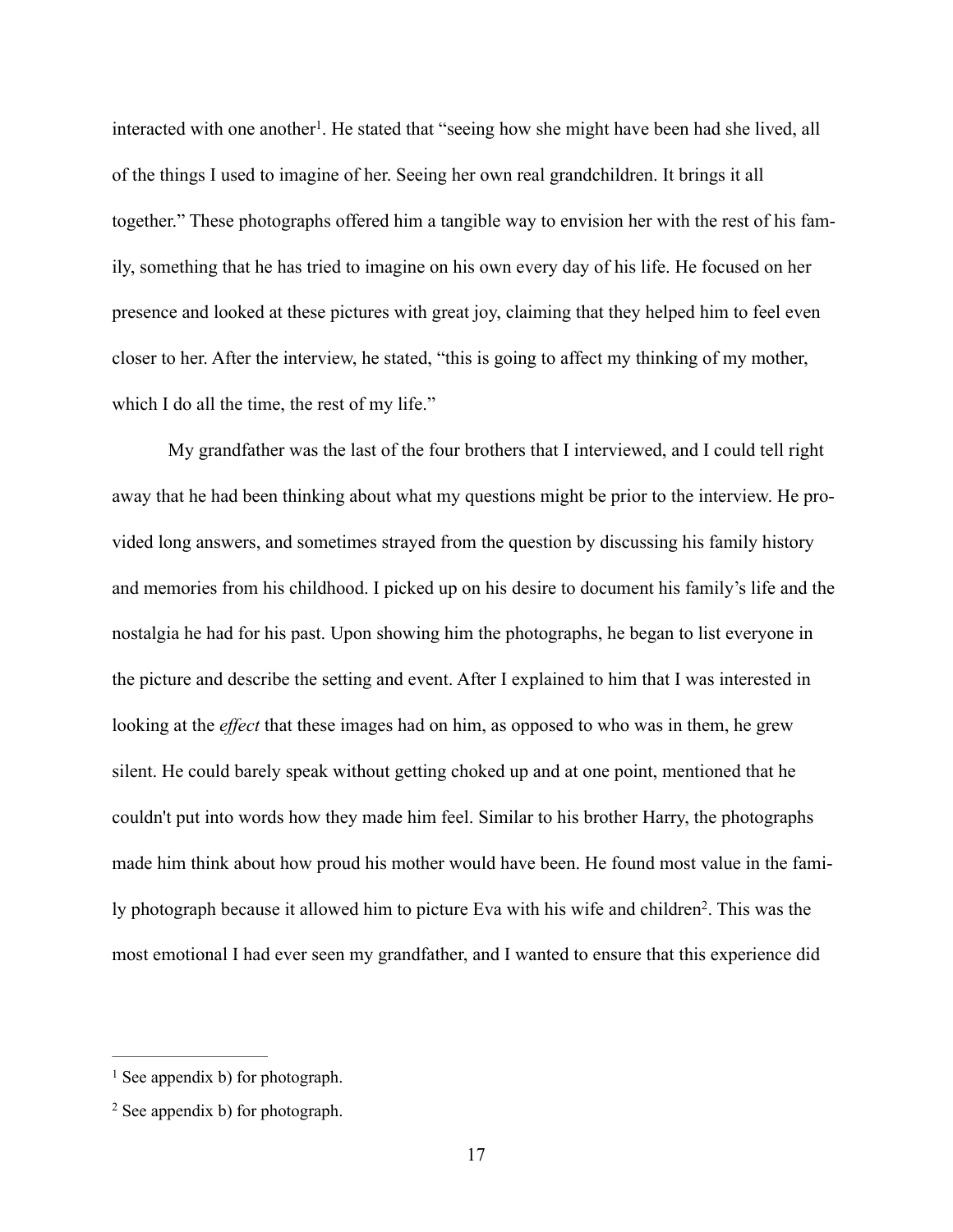not take a toll on him, so I asked him if he saw this as a positive experience. He responded by saying, "yes, no question about it."

 Barthes helped me to understand why some photographs impacted the brothers more than others. For example, the photograph of three of the brothers with their mother in the center did not have a very powerful, emotional effect on Harry or Robert<sup>3</sup>. At first, Harry did not even recognize his mother in the photograph. He stated that he couldn't connect with it and that it "[didn't] really do anything for [him]." Nothing stood out to him, as in Barthes' account of looking for the essence of his mother, which only pierced him in one photograph. After I asked follow-up questions, it became clear that this did not have any emotional impact on either Harry or Robert because the added photograph of their mother had been taken in Russia, long before they were born. This wasn't the "Eva" that they knew. This photograph did not contain the punctum or "piercing effect" that the other two did, showing that for them, the emotional impact of the photograph was dependent on the mental image of her that they brought to the interview and how that matched the pictorial representation that they saw in front of them.

 One of the more surprising parts of the interview was also something that all of the brothers had in common. After I finished asking them questions, they all requested copies of the pictures so that they could hang them on their walls or place them in their photo albums. I did not expect this, as I didn't think they would want to place these manipulated images next to the ones that depicted reality, but this response demonstrates how they were able to establish such an immediate connection with the photographs and find great meaning in them.

 $3$  See appendix a) for photograph.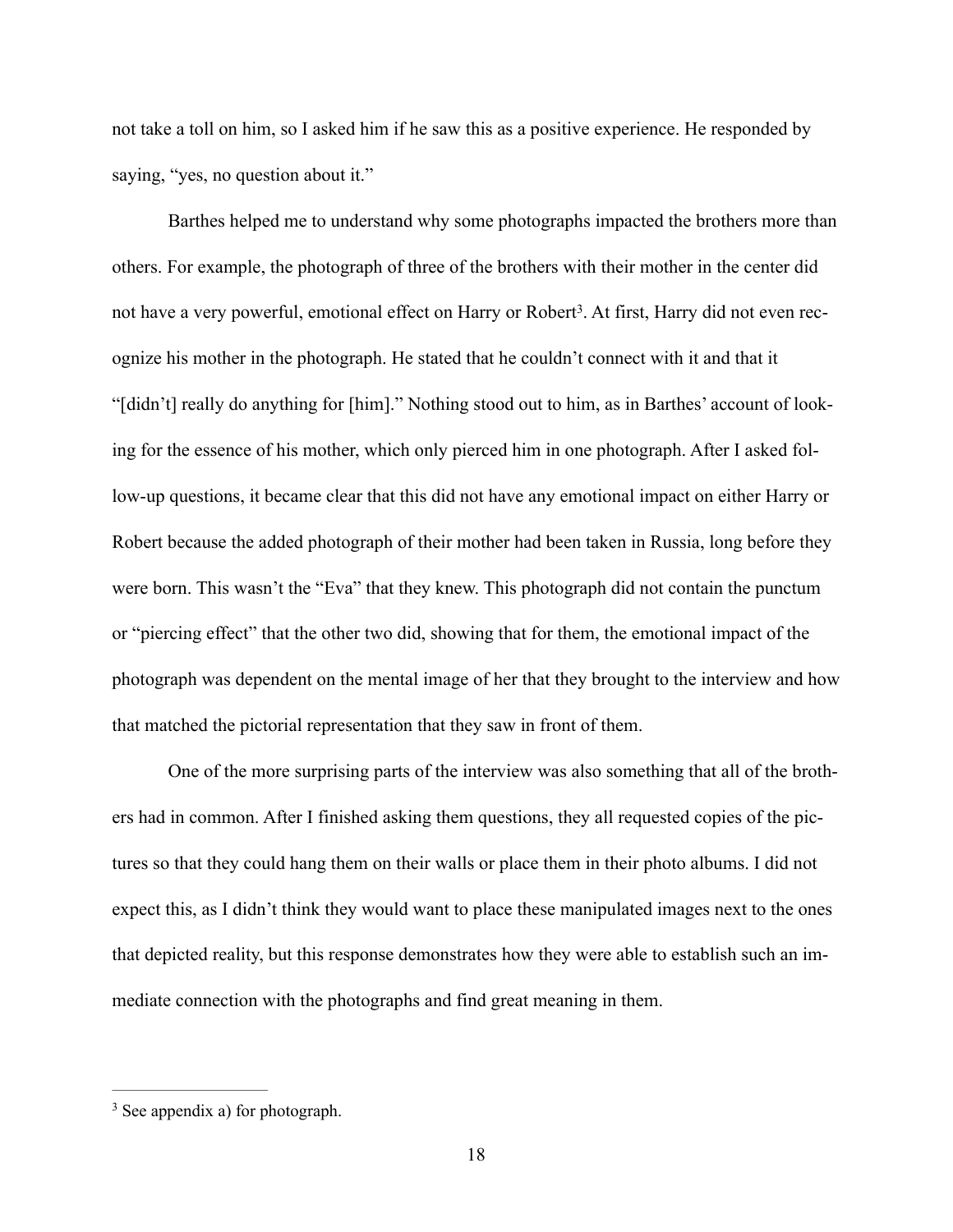Throughout this project, I have studied the history of death photography, learned about Freud's theory on mourning and read books by Sontag and Barthes about their analyses of photographs. The people that taught me the most, however, were Sam, Esser, Harry and my grandfather, Robert. I decided to create this project because I was named after Eva, born on the anniversary of her death and have been told numerous times that I share many similarities with her, but have always been surprised at how rarely my family calls attention to her life. I wanted to know how she acted, what she wore, who she was, and thought that I might be able to do so through the medium of photography. What I found astounded me. Not only were they able to open up to me about their memories of her, but this was the first time, after eighty years, that they had ever done so. Unlike Freud's mourning theory which suggests that photographs may prolong the mourning process, I found that using photo-technology allowed them to start or continue a healthy mourning process. These manipulated images can be used not only as a tool to recall memories and imagine the deceased as a part of one's life, but can give the bereaved an opportunity to begin the conversation about the death and its impact on him or her. I am very pleased that while learning more about the medium of photography and grief, I was also able to start a new conversation among the four brothers and at the same time, honor Eva's memory in a meaningful and enduring way.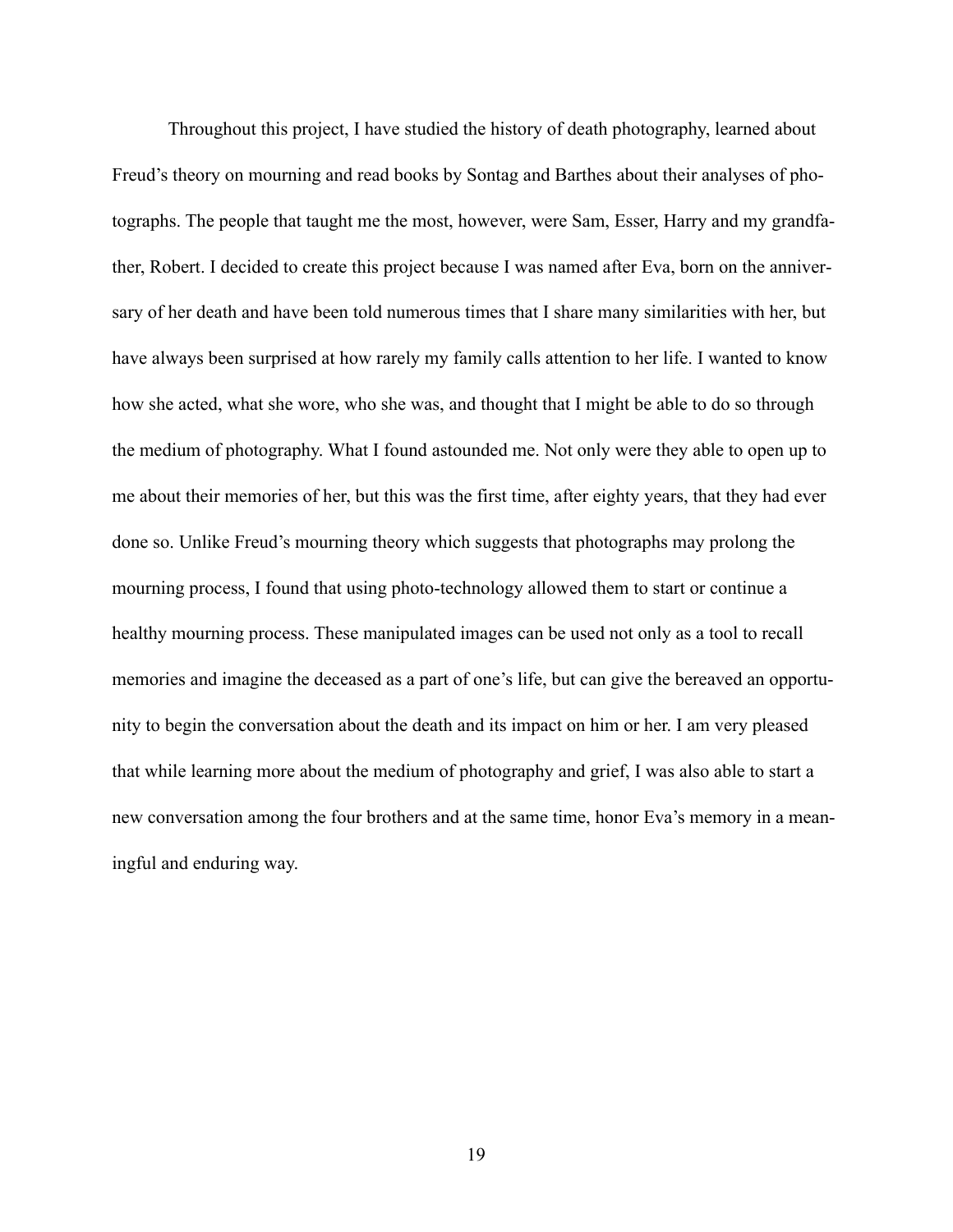# **Appendix:**

The original family photographs taken after Eva's death are placed above the Photoshopped versions.

a)



The manipulated version of the photograph replaces the sons' father with their mother.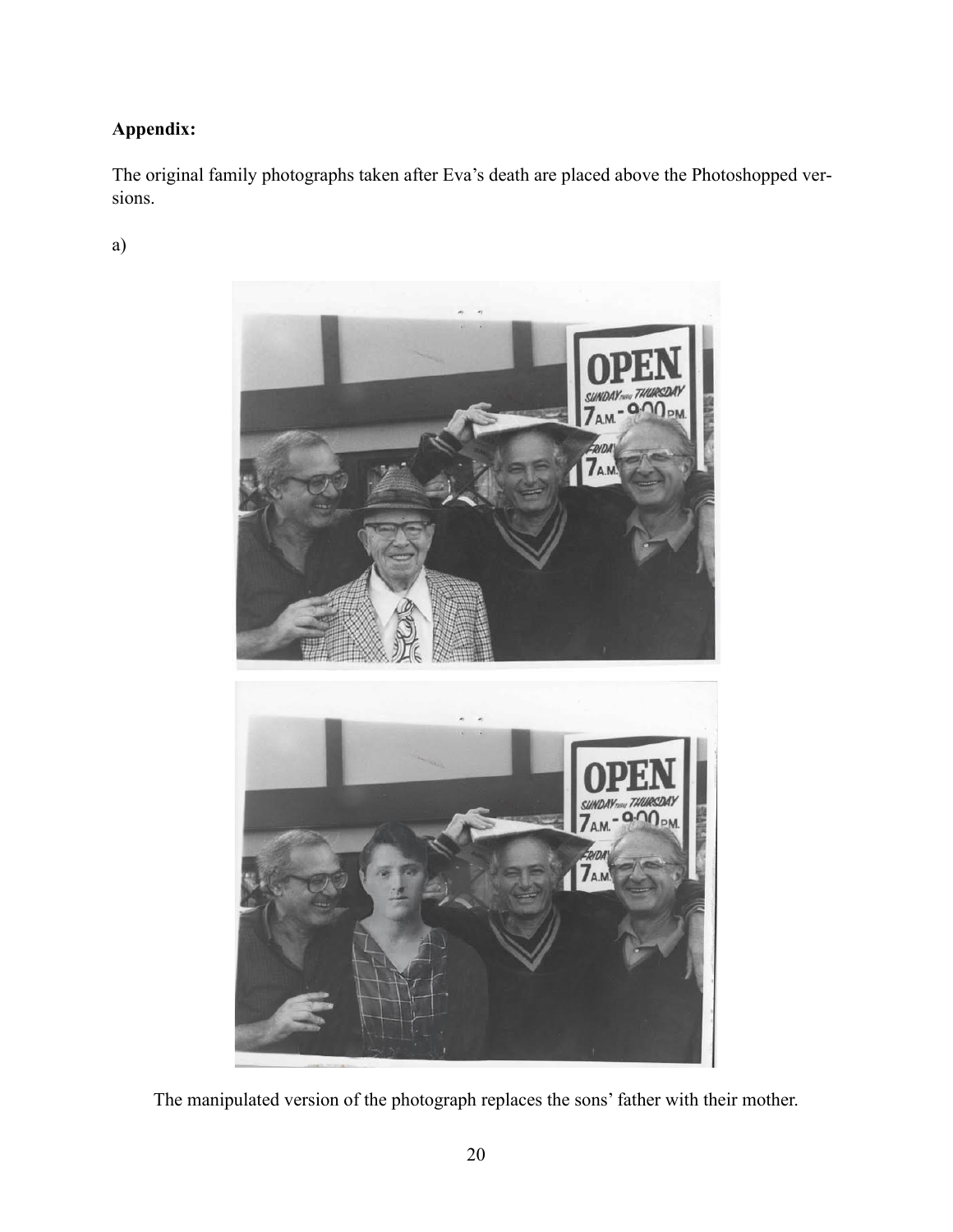

A family photograph taken in Minneapolis in 1959.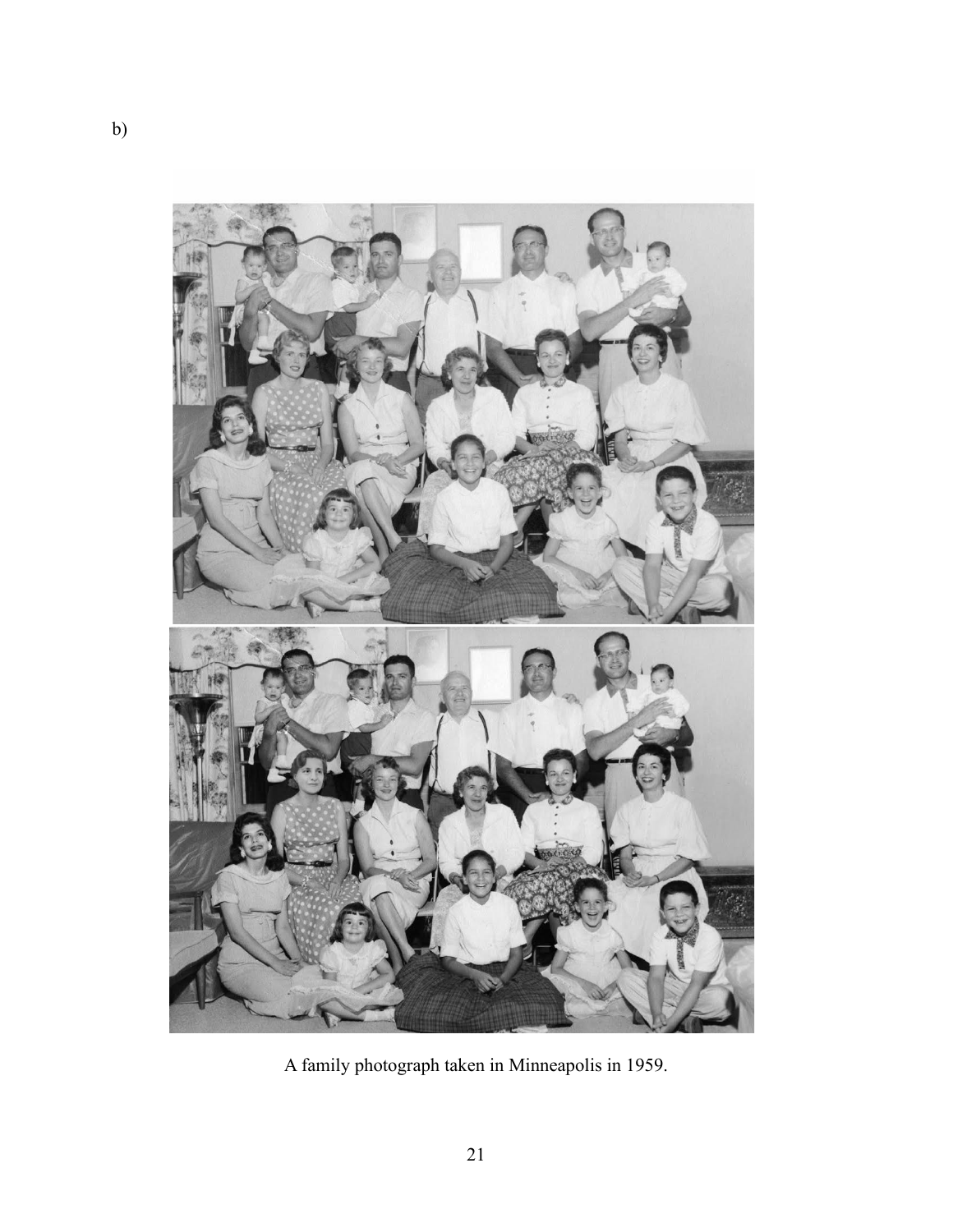

An image of Eva holding Harry as an infant, Photoshopped into a picture of Harry and Esser taken 20 years later.